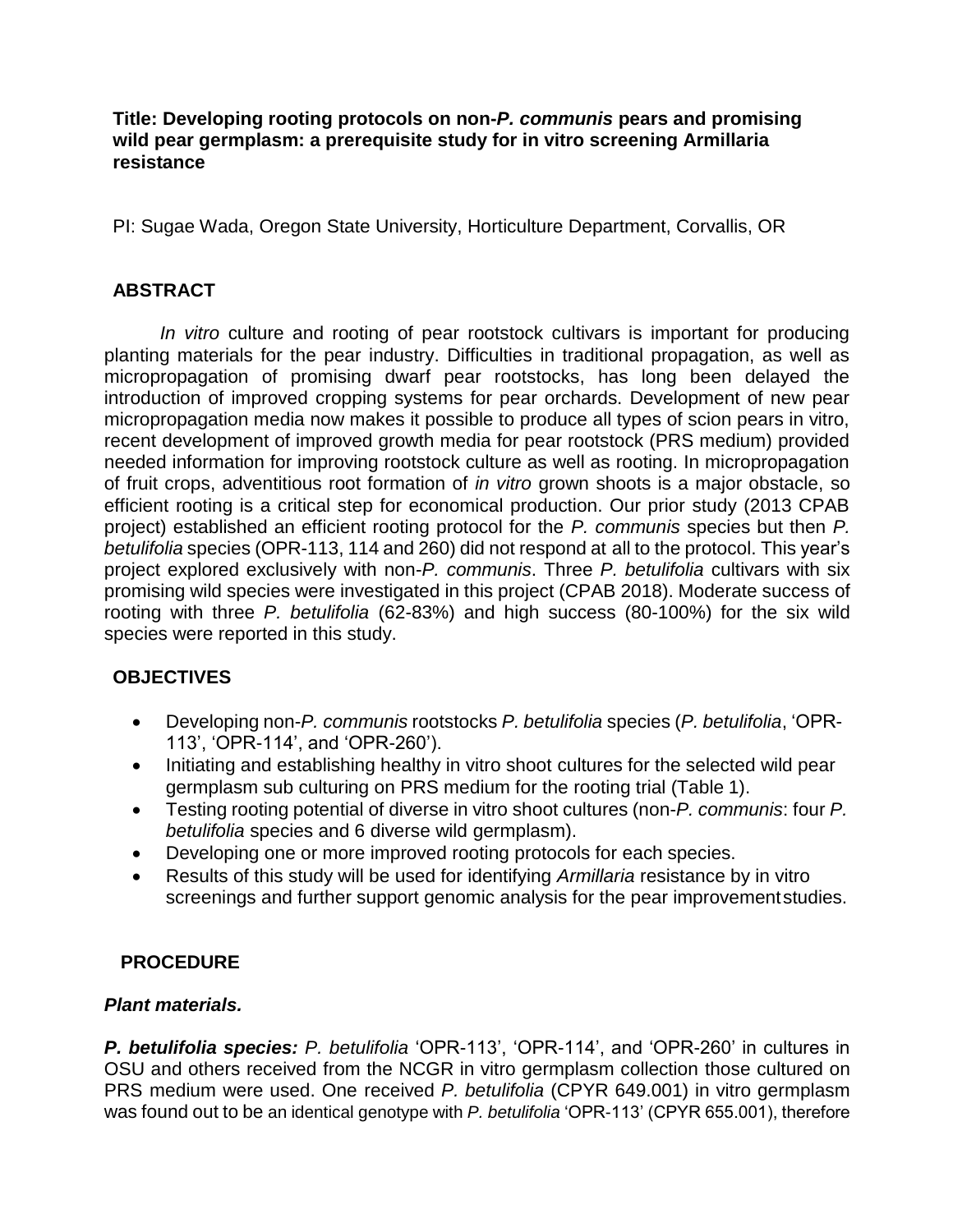it is not used for this study.

**Wild pear initiation:** At the time of USDA-ARS germplasm order for the in vitro wild pears for this study, three genotypes, *P. pashia* 'Variolosa', *P. korshinskyi*, and *P. salicifolia,* were not available, therefore fresh cuttings from the NCGR field collection were received, and newly initiated from the cuttings. After the sterilization processes with bleach, washing, and shaking on G-10 Gyratory shakers (New Brunswick Scientific, N.J. USA) for the explants, shoots were soaked in liquid detection medium in small test tubes for 7 days. All contaminated cultures found at this stage were discarded, only a small number of tubes that contained clean cultures were moved onto PRS medium. Additional bacteriological plates were used for screening each month for 3 times then, again only clean shoots were multiplied for 5-6 months at OSU tissue culture lab (Figure 1).



**Figure 1.** *Wild pear initiation process into the sterile in vitro cultures*

**NCGR germplasm received in Starpacks:** Starpacks were submerged in 20% bleach solution for 10 minutes and dried under the laminar hood for 20 minutes. Ethanol (70%) sprayed on all over the surface before making an incision in the middle of the cell well with a sharp blade and take the pear shoots out from each cell well. Then cut the living plant parts into large pieces that contains internodes, then those pieces were planted on PRS medium in a GA7 container. Heathy out growth from the initial internodes were cut and move them onto fresh PRS medium after sub-culturing for 4 weeks and multiplied for 2-4 months until acquiring enough plant materials to test.

*Culture conditions.* Three genotypes, *P. pasha* 'Variolosa', *P. salicifolia* and *P. korshinskyi*, were not available at the time of germplasm orders from the National Clonal Germplasm Repository, fresh collected from the cuttings of NCGR field pears in April 2018. Others were received one or two cell wells of the Starpacks. Explants were grown intissue culture containers (Magenta® GA-7, Magenta Corp., Chicago, IL, USA) with 40 ml medium per container. The base medium used was Pear Rootstock Medium (Wada and Reed 2017,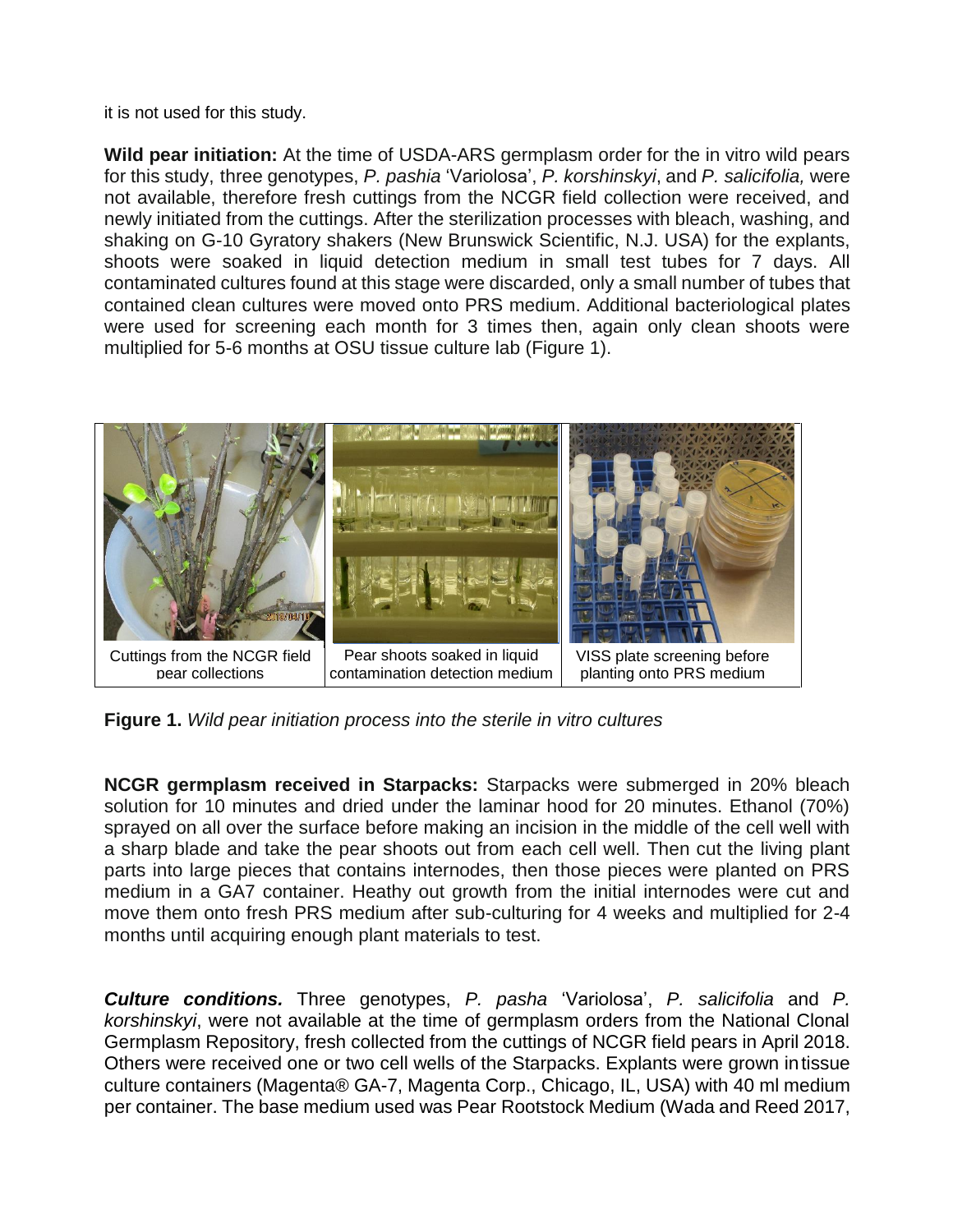unpublished) composed of MS (Murashige and Skoog 1962) mineral salts modified to have 2.5× the MS level of mesos (Ca, Mg, P), and with per liter: 2.5 mg thiamine, 250 mg inositol,

30 g sucrose, 4.4 µM N<sup>6</sup>-benzyladenine (BA), 0.7% agar (A111, PhytoTechnology Labs) adjusted to pH 5.7 and autoclaved for 20 min at 120  $\degree$ C and 20 psi. Chemicals were sourced from PhytoTechnology Laboratories, (Shawnee Mission, KS, USA) and medium stock solutions were prepared in house. Shoots were transferred to new medium every 4weeks. Cultures were grown at 25°C under a 16-h photoperiod with an average 80 µM m<sup>-2</sup>s<sup>-1</sup> irradiance provided by a combination of cool- and warm-white fluorescent bulbs.

| <b>Taxonomy</b>   | <b>CPYR</b> | <b>Plant Name</b>                        | Origin                    |
|-------------------|-------------|------------------------------------------|---------------------------|
| Pyrus pashia      | 411.001     | Naspati                                  | Nepal                     |
| Pyrus pashia      |             | 589.002 Variolosa                        | Uncertain                 |
| Pyrus korshinskyi |             | 2522.004 Jalal-Abad 94011                | Afghanistan               |
| Pyrus regelii     |             | 2587.001 P. regelii Boraldy River Forest | Kazakhstan                |
| Pyrus salicifolia |             | 2382.001 P. salicifolia Russia           | <b>Russian Federation</b> |
| Pyrus spinosa     |             | 634.001 P. amygdaliformis Turkey         | Turkey                    |

**Table 1.** Taxonomy, origins, and plant ID of wild pears

**Rooting experiments.** Four-week fully matured pear shoots sub-cultured on PRS were used for in vitro rooting experiments. Rooting % were evaluated after 4 weeks or 8 weeks depending on genotypes. Based on the preliminary study, selected auxin concentrations and PEG as a solvent Polyethylene glycol 400 (PEG 400, Sigma Aldrich, St. Louis, MO, USA diluted with deionized (DI) water to a 40% concentration.

**1)** Dipping method (Fig. 2): Auxins, naphthalene acetic acid (NAA) and indole-3 butyric acid (IBA), 5 mM or 10 mM NAA+ 5 mM or 10 mM IBA combined, or 10, 20, 30, or 35 mM IBA) dissolved in the 40% PEG solution and filter sterilized (Nalgene 150 mL, Thermo Scientific, NY, USA). Shoots were dipped for 5 seconds in each rooting solution with nine shoots per container and four containers per treatment (n=36). Treated shoots were planted on PRS medium with no BA. For the first week treated containers were enclosed in brown paper bags or covered with aluminum foil creating a dark period and for the following 3 weeks grew under normal light condition (80 μM m<sup>-2</sup>s<sup>-1</sup> irradiance.

**2)** Growth medium (PRS with no BA) contained a range of IBA in the lower range of concentrations (0.15, 0.2, 0.25, 0.3, or 0.5 mg/L) and later was raised to the higher range of concentrations (0.1, 0.15 or 0.2 g/L) for the several difficult-to-root genotypes, (other conditions as same as 1).

**Data:** Rooting rates were evaluated after 4 weeks for well responding genotypes *P. pashia*  'Variolosa', *P. korshinskyi*, *P. regelii*, and *P. spinosa*, or eight weeks for slow and thedifficultto-root genotypes *P. pashia* 'Naspati', *P. betulifolia* 'OPR-113' 'OPR-114', and 'OPR-260'.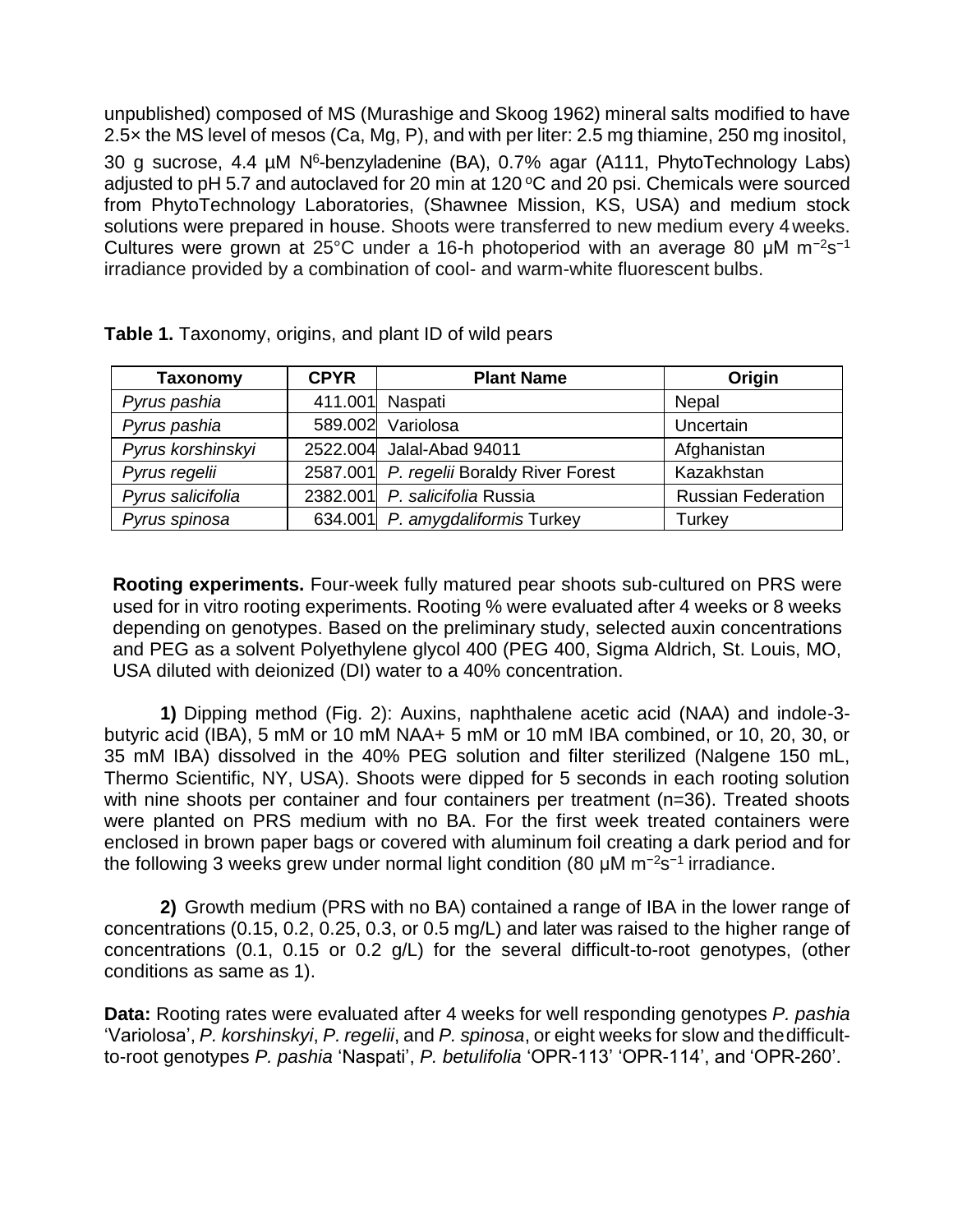

**Fig. 2**. *Dipping method applied on P. spinosa at 20 mM IBA dissolved in 40% Polyethylene Glycol and planted on PRS medium with no BA resulted 100 % rooting after 4 weeks.*

### **RESULTS**

With the three cultivars of *P. betulifolia,* moderate rooting success was induced in a narrow range of exceptionally high concentrations of IBA contained in PRS medium (no BA) in this study (Table 2). Also, 4 weeks after the treatments there were no genotypes that produced roots. *P. betulifolia* also required a longer period (~8 weeks) compared to *P. communis* cultivars (~4 weeks) as seen throughout prior rooting experiments. Two *P. betulifolia* species "OPR-113 and 114' exhibited symptoms of hypersensitivity to NAA, (somewhat less harmful effects on 'OPR-260'). Any time when NAA was added into the auxin mixtures in the dipping solution, after a week from planting, plants showed damage in leaf chlorosis, browning or eventually were dead at 4 weeks in severe cases (data not shown). Therefore, the number of IBA concentrations contained in PRS medium were mainly explored throughout study and *P. betulifolia* species rooted moderately well, although with weak root hairs (Table 3).

Wild pears newly collected in April 2018 all showed excellent growth and multiplication on PRS medium (Fig. 3). The rooting study required a high volume of explant numbers, but about three months of subculture provided enough materials. As well as, all three genotypes resulted in high successes of rooting rates in the series of IBA concentrations contained in PRS medium after 4 weeks (Table 3B).

*P. regelii* was the only species that produced abundant soft callus (Fig. 4) that completely covered delicate root hairs, thus this made difficult to see/confirm the root tissues. When rarely it produces visibly large/thick root tissue (tap root like) then plants dropped leaves, started to show chlorotic, weakened, and eventually died in 1-2 months. Later, even with additional care to supply the liquid PRS medium (BA a half strength) onto the agar surface they still died. One genotype, two cell wells of Starpack received *P. pashia* 'Naspati' in vitro germplasm, a rosette form growth habit, was slow growing, difficult to multiply to the needed amount of the explants, and sometimes exhibiting latent bacterial contamination from one cell well, so it could not be included in several treatments. Only a few showed short root hairs the first time in the highest IBA concentration (0.2 g/L IBA) at the final stage of experiments (Table 3B). However, this concentration (0.2 g/L IBA) appeared as excessive with such visual symptoms, thus testing with 0.15 g/L has been setup and currently on going. The data will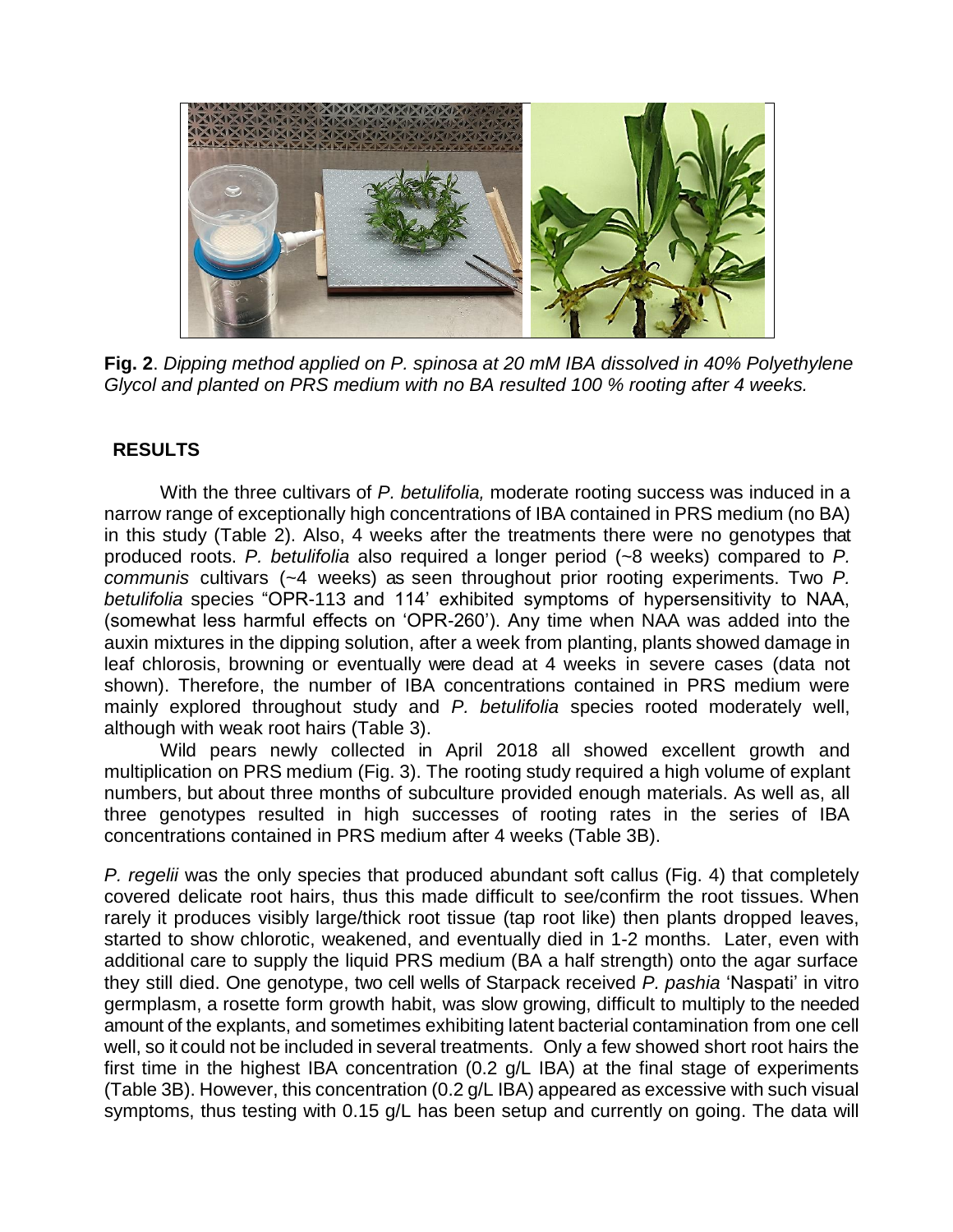be taken January 20, 2019. Fig. 5 presents a combined total result of the rooting for all tested genotypes in this study.

| Table 2. Dipping methods with IBA in solution (% rooted at 4 or 8 weeks) |                |             |          |         |          |          |                   |  |  |  |
|--------------------------------------------------------------------------|----------------|-------------|----------|---------|----------|----------|-------------------|--|--|--|
| Plant name                                                               | Cultivar       | <b>CPYR</b> | 10 mM*   | 20 mM   | 30 mM    | 35 mM    | <b>Sparklines</b> |  |  |  |
|                                                                          |                |             | (4 week) | 4 week) | (4 week) | (8 week) |                   |  |  |  |
| P. betulifolia                                                           | <b>OPR-113</b> | 655.001     | Ω        |         |          |          |                   |  |  |  |
|                                                                          | <b>OPR-114</b> | 656.001     | 0        |         |          | 83       |                   |  |  |  |
|                                                                          | <b>OPR-260</b> | 1379.001    | 22       | 96      | -**      |          |                   |  |  |  |
| P. pashia                                                                | Naspati        | 411.001     | 0        |         |          |          |                   |  |  |  |
| P. spinosa                                                               |                | 634.001     | 33       | 100     | 95       | 95       |                   |  |  |  |
|                                                                          |                |             |          |         |          |          |                   |  |  |  |

**\*** *10 mM IBA concentration=0.203 g/100 mL in dipping solution*

**\*\*** *Not tested because of either explant availabilities (mainly 'Naspati'), or already highly rooted on the lower levels of IBA concentration*

**Table 3A.** Three *P. betulifolia* cultivars on PRS medium (no BA) with IBA (% rooted at 8 weeks) **Fable 3A.** Three *P. betulifolia* cultivars on PRS medium (no BA) with IBA (% rooted at 8 weeks)<br> *P. betulifolia* 5 mg 10 mg 15 mg 20 mg 25 mg 30 mg 0.1 g 0.15 g 0.2 g **Sparklines**<br>
OPR-113 0 0 33 33 33 33 39 55 C\* 62

| betulifolia<br>D | ma              | 10<br>ma        | 15<br>mg                 | 20 <sub>mg</sub> | 25<br>ma        | 30 mg | 0.1 | 0.15g   | $\Omega$ | <b>Sparklines</b> |
|------------------|-----------------|-----------------|--------------------------|------------------|-----------------|-------|-----|---------|----------|-------------------|
| OPR-113l         |                 |                 | 33                       | 33               | 33              | 39    | 55  | ⌒∗<br>◡ | 62       | T F F F F         |
| <b>OPR-114</b>   |                 |                 | $\overline{\phantom{a}}$ | າາ<br>∠∠         | っっ<br>∠∠        | 33    | 50  | v       | 55       | .                 |
| OPR-260          | 10 <sub>l</sub> | 10 <sub>1</sub> | 35                       | 35               | 50 <sub>1</sub> | 50    | 83  | ⌒<br>◡  | റാ<br>υυ |                   |

**\*** *Current, 8-week data will be taken after 4 more weeks (Jan 20, 2019)*.

**Table 3B.** Six wild pears on PRS medium (no BA) with a series of IBA concentrations (% rooted at 4 weeks)

| Table 3B. Six wild pears on PRS medium (no BA) with a series of IBA<br>concentrations (% rooted at 4 weeks) |                 |                 |                 |                 |                 |                 |       |          |                  |                   |
|-------------------------------------------------------------------------------------------------------------|-----------------|-----------------|-----------------|-----------------|-----------------|-----------------|-------|----------|------------------|-------------------|
| Wild pears                                                                                                  | 5 <sub>mq</sub> | $10 \text{ mg}$ | $15 \text{ mg}$ | $20 \text{ mg}$ | $25 \text{ mg}$ | $30 \text{ mg}$ | 0.1 g | 0.15 g   | 0.2 <sub>q</sub> | <b>Sparklines</b> |
| P. pashia 'Naspati'                                                                                         |                 |                 |                 |                 | 0               |                 |       | $C^{**}$ |                  |                   |
| P. pashia 'Variolosa'                                                                                       | 28              | 33              | 62              | 72              | 77              | 83              | 100   | 94       | 88               | <u></u>           |
| P. korshinskyi                                                                                              | 28              | 28              | 55              | 72              | 83              | 83              | 94    |          |                  | .                 |
| P. regelii                                                                                                  | 22              | 22              | 44              | 44              | 62              | 77              | 83    | 55       | $D***$           | . 1 I I s         |
| P. salicifolia                                                                                              | 39              | 44              | 72              | 72              | 77              | 83              | 94    | 100      | 88               |                   |
| P. spinosa                                                                                                  | 22              | 22              | 44              | 50              | 88              | 88              | 100   |          | 94               |                   |
|                                                                                                             |                 |                 |                 |                 |                 |                 |       |          |                  |                   |

**\*** *Not tested because of either explant availability, or already highly rooted on the lower levels of IBA concentration*

**\*\*** *Current, 8-week data will be taken after 4 more weeks (Jan 20, 2019)*

**\*\*\*** *Dead*, *shoots all had roots but dead at 8 weeks.*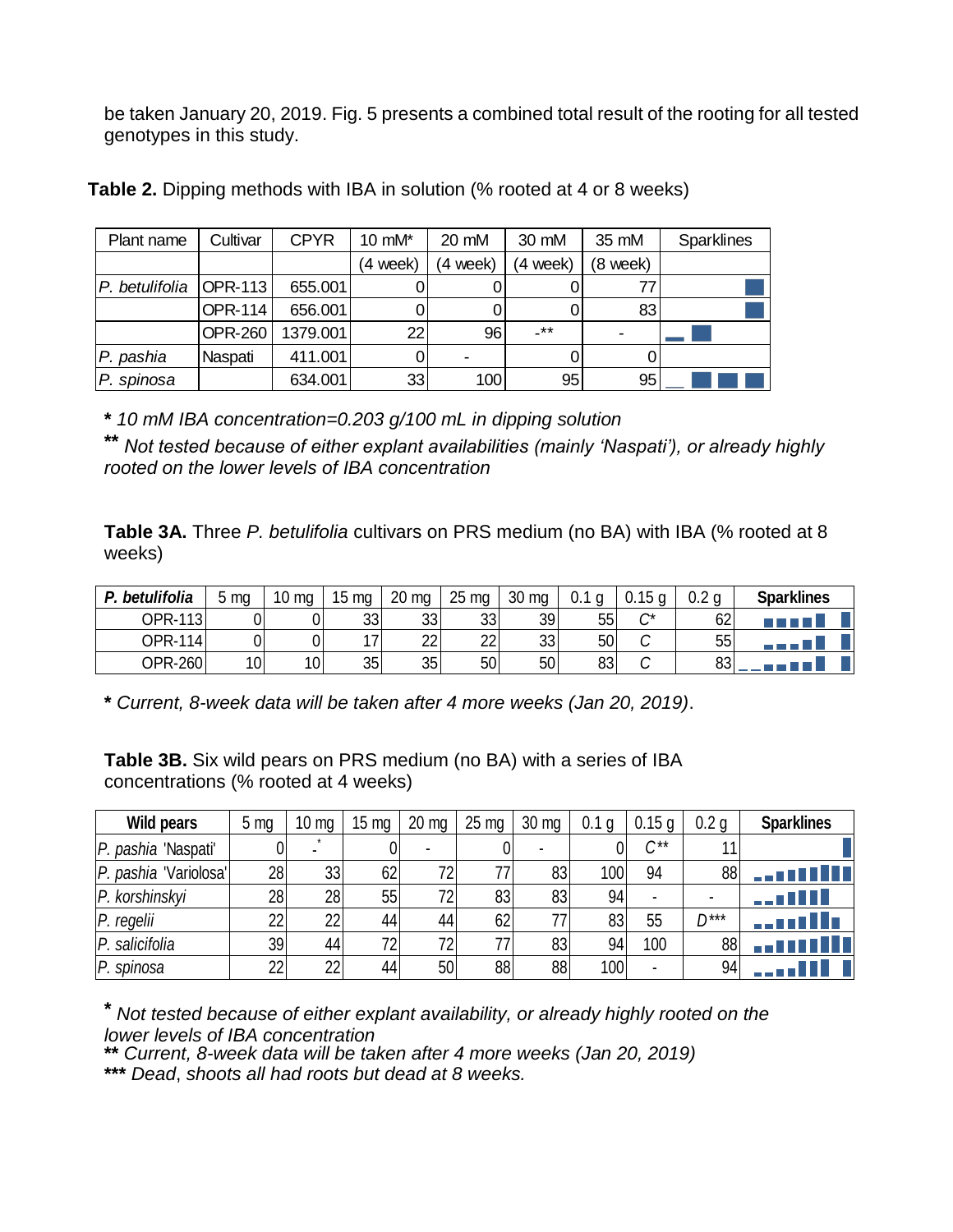

**Fig. 3.** Three newly collected *P. korshinskyi*, *P. salicifolia*, and *P. pashia* 'Variolosa', in April 2018 from NCGR field plants all showed excellent initiation, growth/ multiplication on PRS medium (photos, left column), and highly rooted in several treatments. Rooting morphology showed in the photos at right column.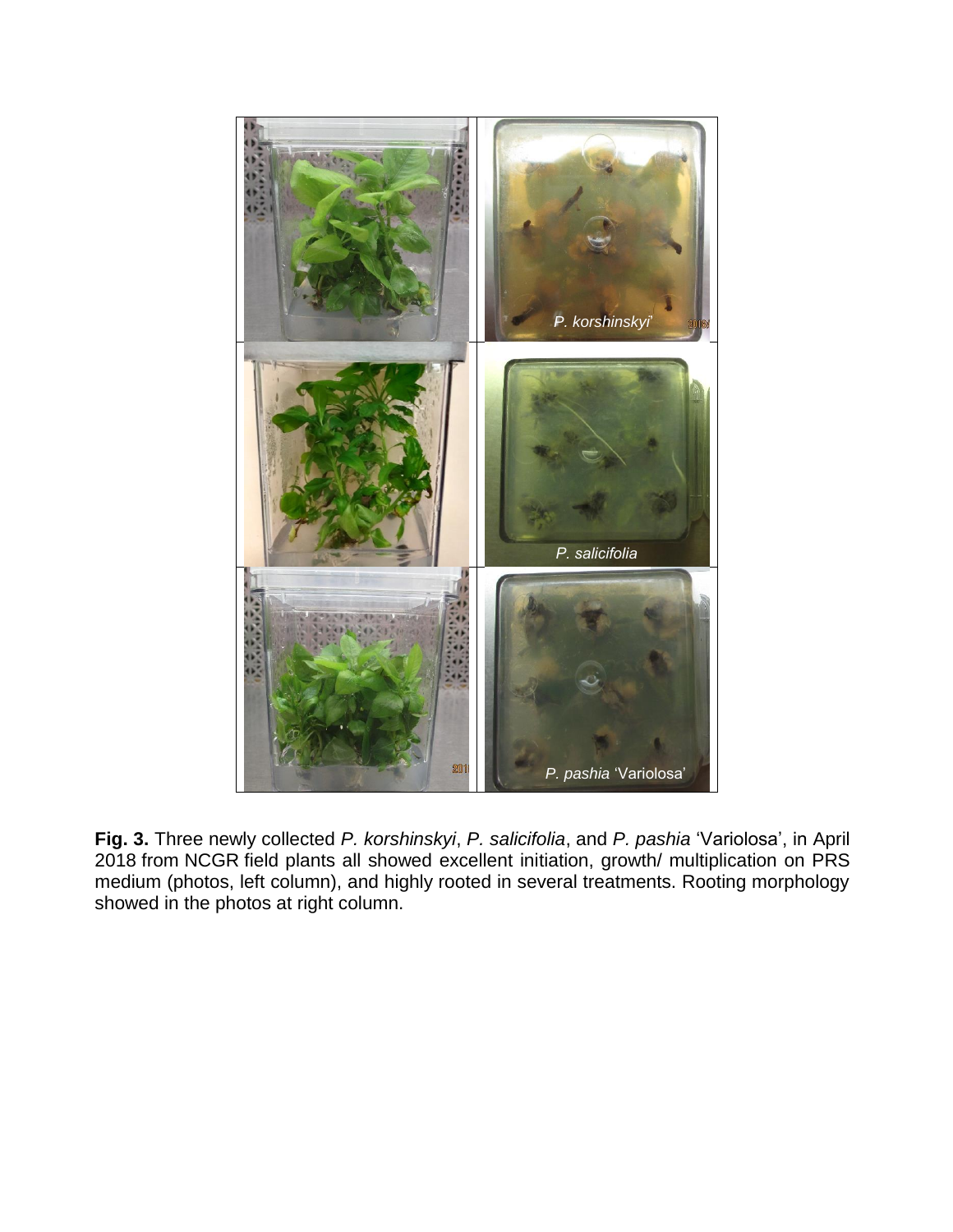

**Fig. 4.** Subculture of *P. regelii* out of the Starpack (photo, left) and it produced abundant soft calluses when treated for rooting (photo, right).



**Fig. 5.** *Combined rooting % graph for all of three P. betulifolia and six wild pears*

#### **DISCUSSION**

For the *P. betulifolia* in vitro rooting, those required unexpectedly high concentrationsof rooting hormones compared to other woody crops such as hazelnut (normally 1 mg/L IBA). It not only exhibited a specific preference for IBA over NAA, but also showed a high negative sensitivity to the NAA. In this study, rooting of the three *P. betulifolia* cultivars was